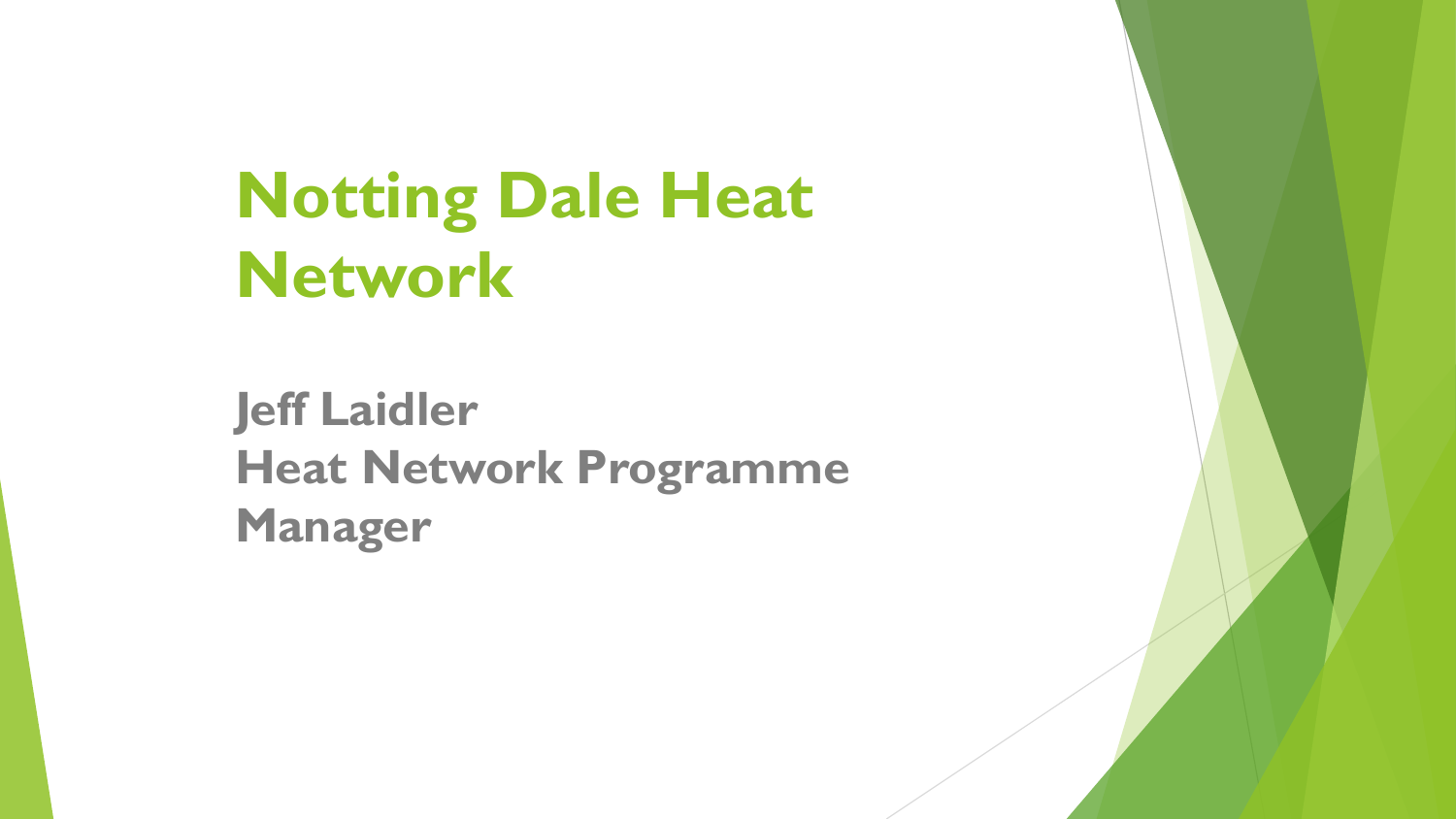## **Notting Dale Heat Network A quick recap on actions and progress**

#### **Resident Focus Groups:**

- 3 meetings to co-design the Resident Price Promise
- Budget is ring-fenced until 2030.
- Able to deliver the Resident Price Promise

#### **Co-designing our energy centre:**

- **Location being determined.**
- Resident co-design begins soon.
- **No disruption to ongoing heating.**

#### **Price Promise starts:**

When your home or block connects

**Price Promise finishes:**  2030 - when LWE aims to be carbon neutral

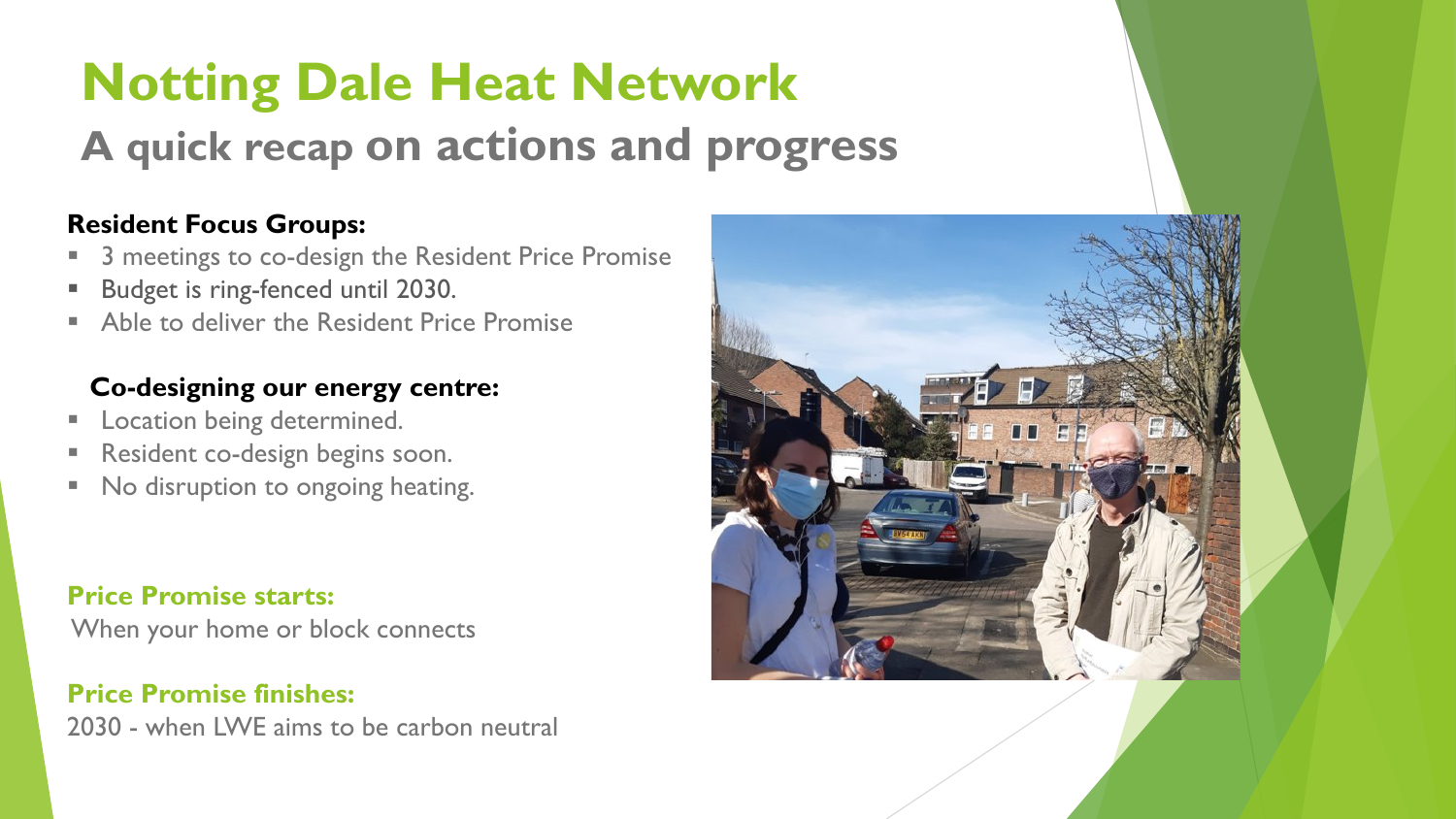### **Co-Designing a Resident Price Promise**

**What will it do?**

- **It will keep heat affordable for homes at Lancaster West Estate**: it helps cushion residents from significant energy price spikes. However, we can't prevent energy bills increasing as this is a national and global trend.
- **It enables Lancaster West to go green first:** keeping charges competitive with gas
- **It helps everyone benefit from renewable heating,** including those with individual gas boilers

**How will the Price Promise be funded?**

It is included within the heat network business case. The budget is ring-fenced until 2030.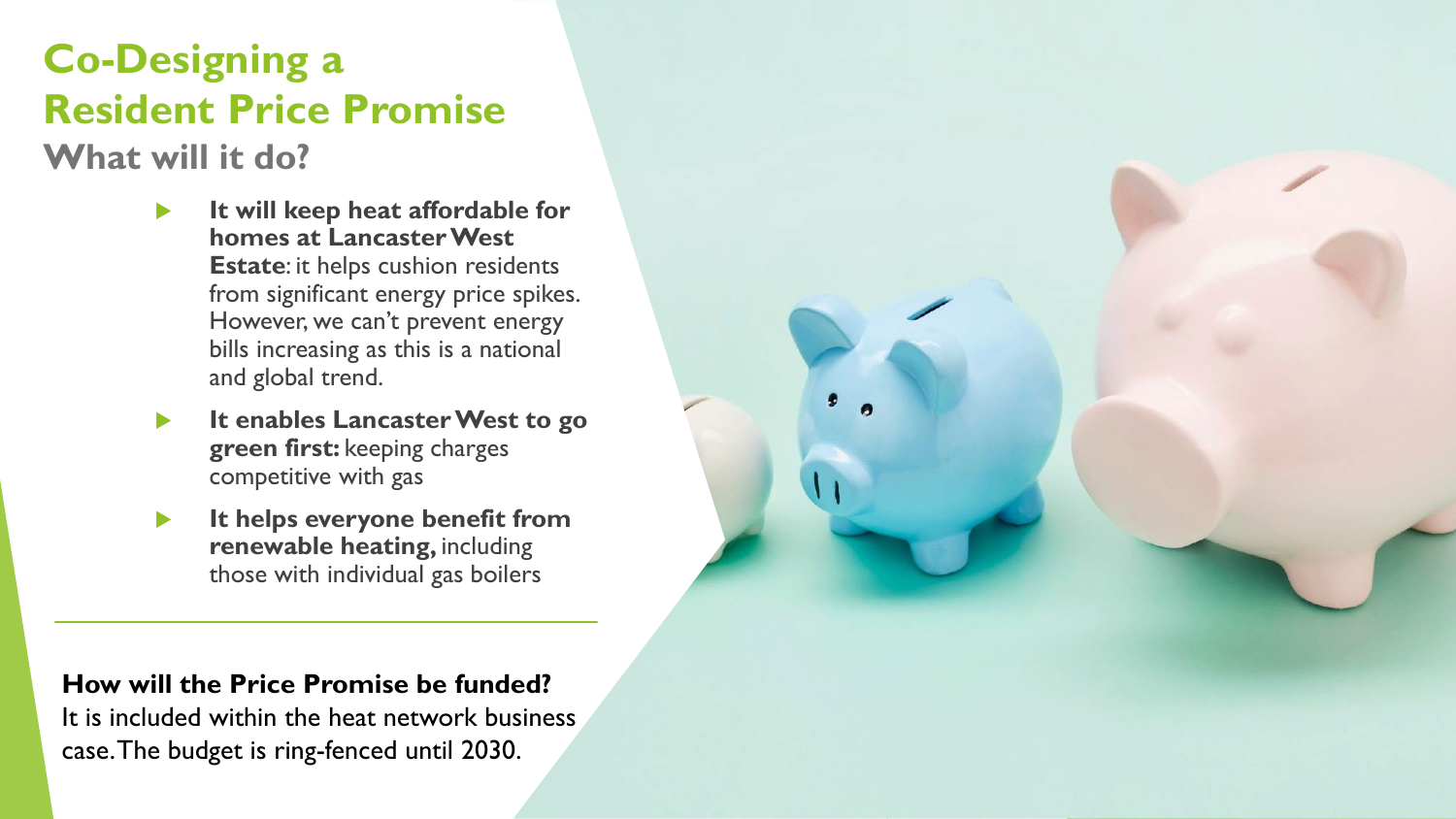## **Resident Price Promise Summary**



Price Promise 1 **The Refurbishment Programme helps Lancaster West Residents reduce their heat usage by around 25%.**

Price Promise 2 **Residents do not pay more than they would for gas until 2030**



Price Promise 3 **A fair Standing Charge based on property size**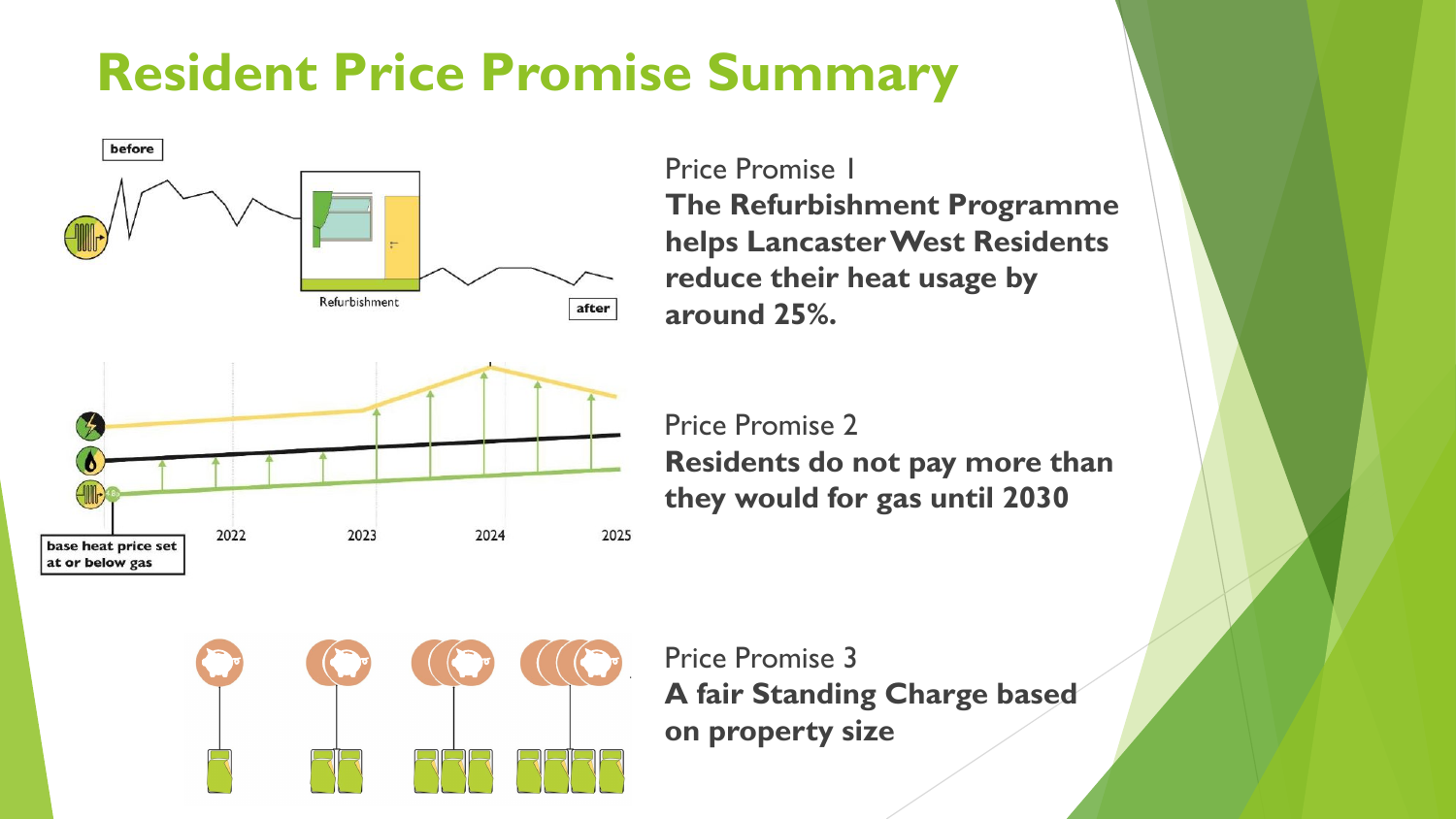### **PLUS extra support for those who need it**

**A supportive approach for vulnerable residents**

- **Nulnerable resident might include** disabled residents, older residents or those with young children Ideas to enhance the service include:
	- **Priority Repairs and Response times:** to ensure those residents with most needs are not left without heat for long.
	- **Tailored Customer Service:** to provide individual support, accessible information and safeguard residents who need help.

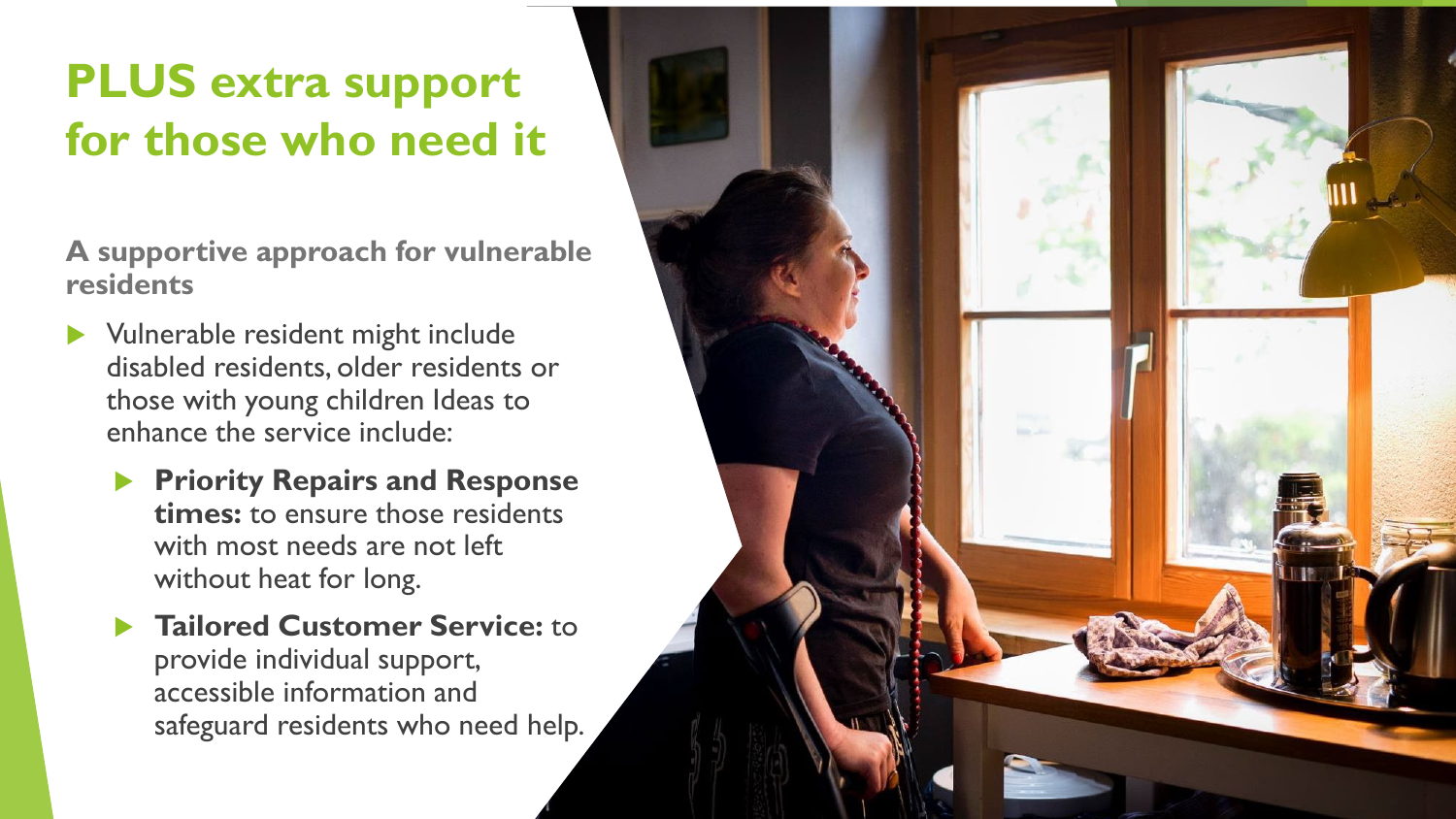### **£1.1 million government grant**

**Completes funding package for Notting Dale Heat Network**



Heat Pump Technology Supported by Heat Networks Investment Project

tp-heatnetworks.org . 7 min read

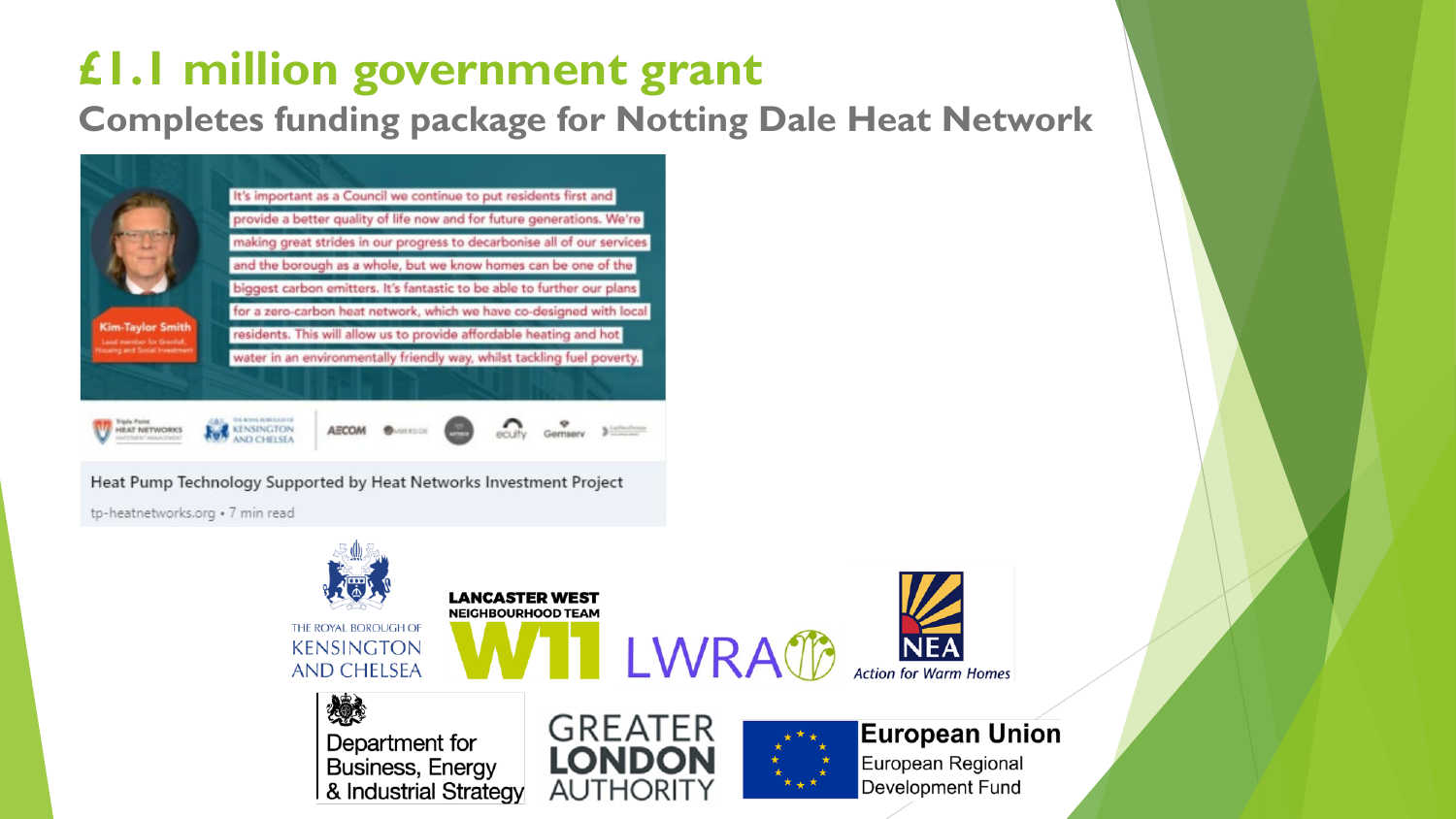### **Setting up a local energy company**

#### **Governance arrangements**

#### **Local Energy Company Board NON-EXECUTIVE DIRECTORS**

2 x Council Board Members: the 2 x Resident Board Members: tbc

2 x Industry Non Executive Directors: tbc **EXECUTIVE DIRECTOR** 

Managing Director: tbc

#### **ADVISOR**

James Caspell (Project Sponsor)

|                | <b>Question</b>                                                               | <b>Answer</b>                                                                                                                                                                                                                                                                                                                                                                                                                        |
|----------------|-------------------------------------------------------------------------------|--------------------------------------------------------------------------------------------------------------------------------------------------------------------------------------------------------------------------------------------------------------------------------------------------------------------------------------------------------------------------------------------------------------------------------------|
|                | Why set up a<br>company to manage<br>the Notting Dale<br><b>Heat Network?</b> | Ring-fenced business and budget: allows the heat<br>$\bullet$<br>network to plan its day-to-day operational costs, for<br>long-term replacement costs and expansion.<br>Specialises in heat network management: attracts expert<br>heat network professionals to work with us.<br>Enables expansion beyond LWE: to improve the heat<br>$\bullet$<br>network's efficiency, servicing and pricing for residents in<br>the longer term. |
| $\overline{2}$ | What's the role of the<br>local energy<br>company?                            | To design, build, operate and maintain the Notting Dale Heat<br><b>Network</b>                                                                                                                                                                                                                                                                                                                                                       |
| $\overline{3}$ | When was the<br>decision taken to set<br>up a local energy<br>company?        | Leadership Team, 10 November 2022                                                                                                                                                                                                                                                                                                                                                                                                    |
|                |                                                                               |                                                                                                                                                                                                                                                                                                                                                                                                                                      |